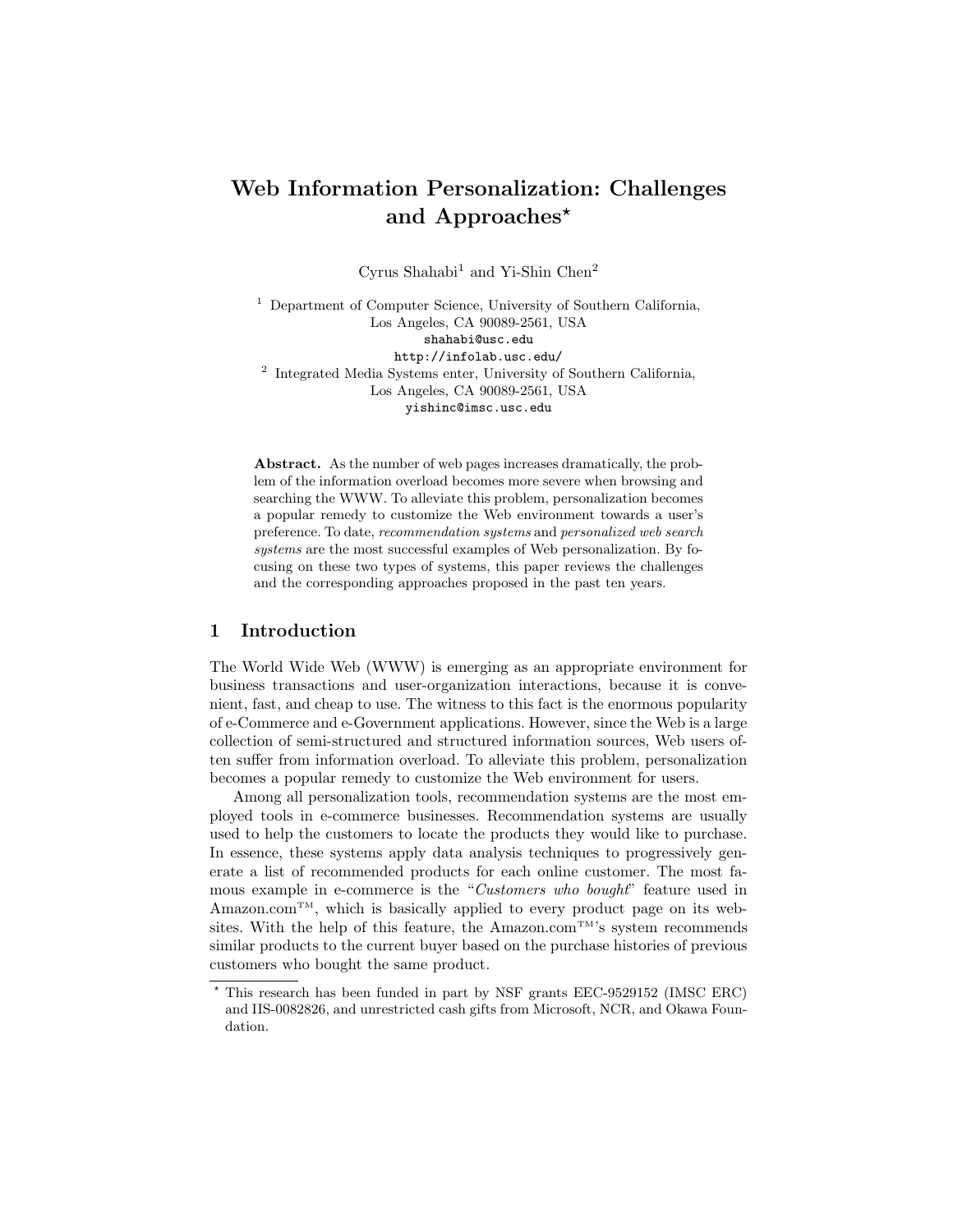#### 2 Cyrus Shahabi and Yi-Shin Chen

Contrary to the recommendation systems, the personalized web search systems<sup>1</sup> have received little attention from the e-commerce domain, even though search engines have become the indispensable tools in our daily lives. Generally, most modern search engines, e.g.,  $Google^2$ ,  $Yahool<sup>3</sup>$ , and  $AltaVista<sup>4</sup>$  do not return personalized results. That is, the result of a search for a given query is identical, independent of the user submitting the query. Hence, by ignoring the user's preferences during the search process, the search engines may return a large amount of irrelevance data. To illustrate, consider the search query for the keywords "web usage". By this query, some users may look for the information regarding the usage of the spider web, while other users may be interested in documents related to the statistical data about World Wide Web usage.

In summary, both the recommendation systems and the personalized web search systems face the same obstacle of "ambiguity" in users' needs<sup>5</sup>. Moreover, both types of systems share the same challenge of striking a compromise between the amount of processed data and the efficiency of the retrieval process. We review the challenges and the proposed approaches for both system types in the remainder of this paper. Section 2 reviews the work on the recommendation systems. In Section 3, the work on the search systems is discussed.

# 2 Recommendation Systems

Various statistical and knowledge discovery techniques have been proposed and applied for recommendation systems. To date, most recommendation systems are designed either based on content-based filtering or collaborative filtering. Both types of systems have inherent strengths and weaknesses, where content-based approaches directly exploit the product information, and the collaboration filtering approaches utilize specific user rating information.

## 2.1 Content-based Filtering

Content-based filtering approaches are derived from the concepts introduced by the Information Retrieval (IR) community. Content-based filtering systems are usually criticized for two weaknesses:

1. Content Limitation: IR methods can only be applied to a few kinds of content, such as text and image, and the extracted features can only capture certain aspects of the content.

 $1$  Note that the web search system is a more general term than search engine where the search system includes search engines, search agents, and metasearch systems.

<sup>2</sup> http://www.google.com

<sup>3</sup> http://www.yahoo.com

<sup>4</sup> http://www.altavista.com

<sup>&</sup>lt;sup>5</sup> The ambiguity comes from user perceptions or the disagreements among users' opinions.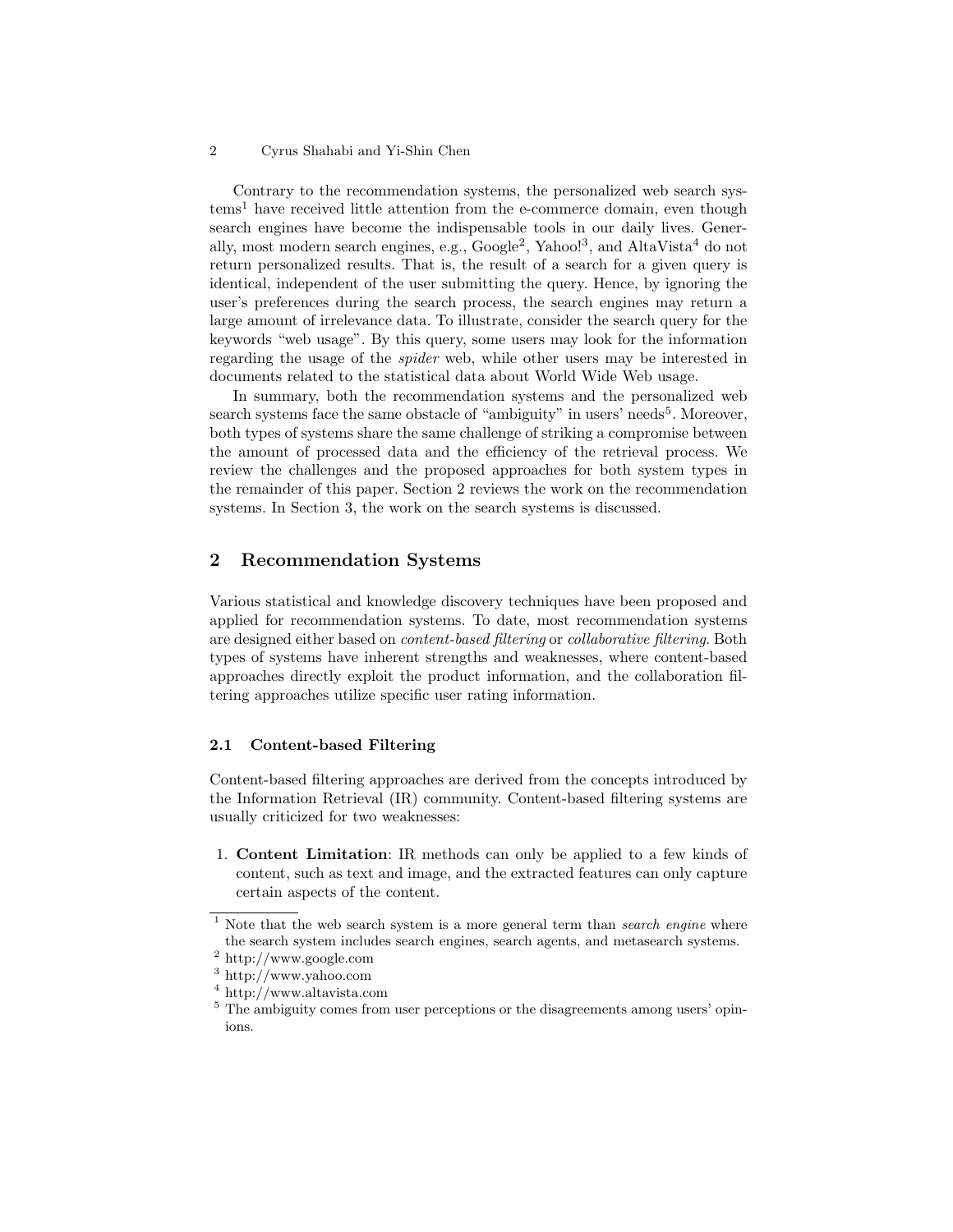2. Over-Specialization: Content-based recommendation system provides recommendations merely based on user profiles. Therefore, users have no chance of exploring new items that are not similar to those items included in their profiles.

#### 2.2 Collaborative Filtering

The collaborative filtering (CF) approach remedies for these two problems. Typically, CF-based recommendation systems do not use the actual content of the items for recommendation. Collaborative filtering works based on the assumption that if user x interests are similar to user(s) y interests, the items preferred by y can be recommended to x. Moreover, since other user profiles are also considered, user can explore new items. The nearest-neighbor algorithm is the earliest CFbased technique used in recommendation systems [16, 17]. With this algorithm, the similarity between users is evaluated based on their ratings of products, and the recommendation is generated considering the items visited by nearest neighbors of the user. In its original form, the nearest-neighbor algorithm uses a two-dimensional user-item matrix to represent the user profiles. This original form of CF-based recommendation systems suffers from three problems:

- 1. Scalability: The time complexity of executing the nearest-neighbor algorithm grows linearly with the number of items and the number of users. Thus, the recommendation system cannot support large-scale applications such as Amazon.com<sup>TM</sup>, which provides more than 18 million unique items for over 20 million users.
- 2. Sparsity: Due to large number of items and user reluctance to rate the items, usually the profile matrix is sparse. Therefore, the system cannot provide recommendations for some users, and the generated recommendations are not accurate.
- 3. Synonymy: Since contents of the items are completely ignored, latent association between items is not considered for recommendations. Thus, as long as new items are not rated, they are not recommended; hence, false negatives are introduced.

In order to solve these problems, a variety of different techniques have been proposed. Some of techniques, such as dimensionality reduction [11, 8], clustering [29], and Bayesian Network [10, 9], mainly are remedies for the scalability problem. These techniques extract characteristics (patterns) from the original dataset in an offline process and employ only these patterns to generate the recommendation lists in the online process. Although this approach can reduce the online processing cost, it often reduces the accuracy of the recommending results. Moreover, the online computation complexity keeps increasing with the number of patterns.

Some other techniques, such as association rules [30, 11], content analysis [12, 13, 15], categorization [18, 14], are emphasized on alleviating the sparsity and synonymy problems. Basically, these techniques analyze the Web usage data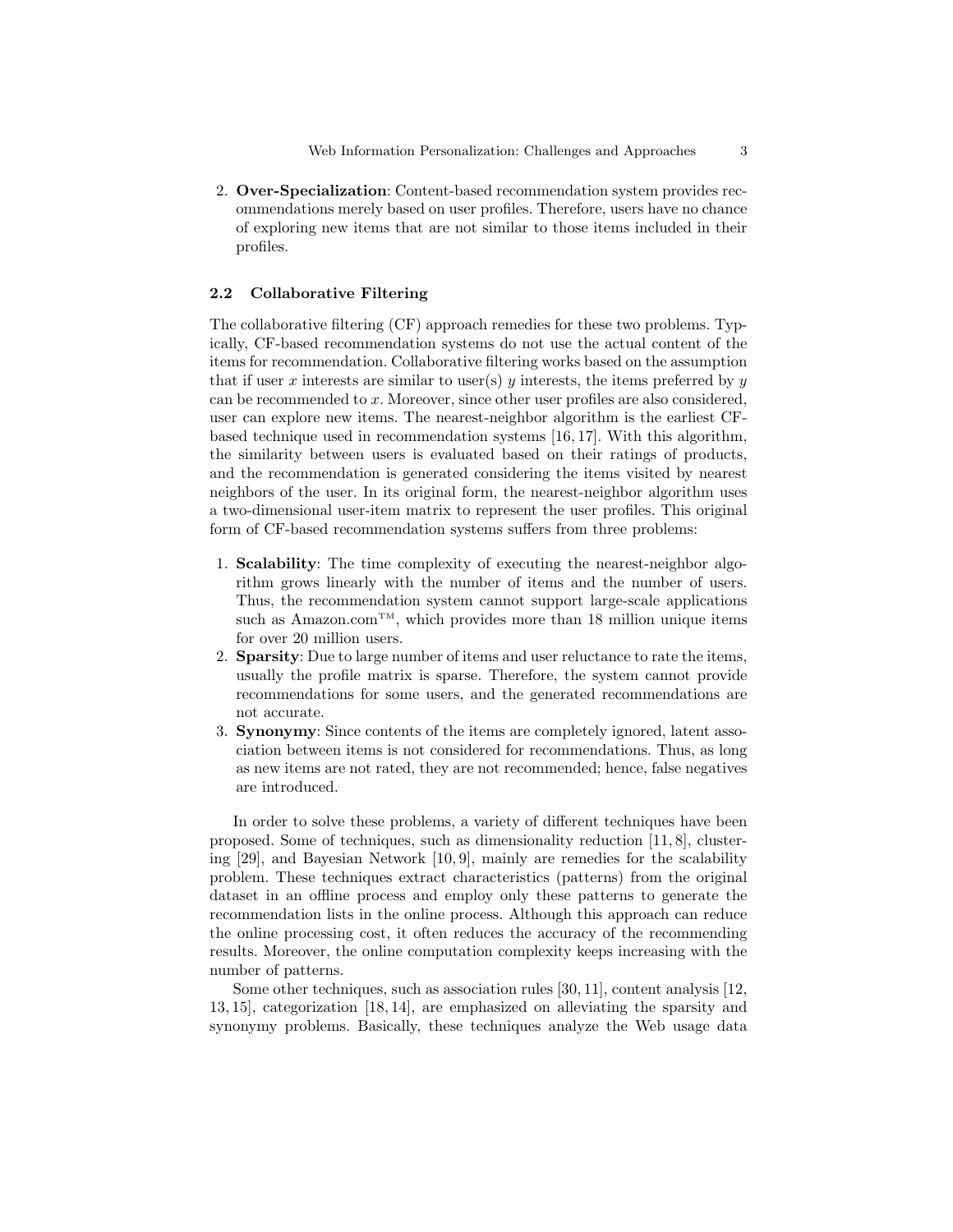(from Web server logs) to capture the latent association between items. Subsequently, based on both item association information and user ratings, the recommendation systems can thus generate better recommendation to users. However, the online computation time concurrently increases, as more data are incorporated into the recommendation progress. Additionally, because Web usage data from the server side are not reliable [24], the item association generated from Web server logs might be wrong.

### 2.3 Yoda

In an earlier work [1], we introduced a hybrid recommendation system - Yoda, which simultaneously utilizes the advantages of *clustering, content analysis*, and collaborate filtering (CF) approaches. Basically, Yoda is a two-step approach recommendation system. During the offline process, Yoda generates cluster recommendation lists based on the Web usage data from the client-side through clustering and content analysis techniques. This approach not only can address the scalability problem by the preprocessing work, but also can alleviate the sparsity and synonymy problems by discovering latent association between items. Since the Web usage data from the client-side can capture real user navigation behaviors, the item association discovered by the Yoda system would be more accurate. Beside the cluster recommendation lists, Yoda also maintains numerous recommendation lists obtained from different experts, such as human experts of the Website domain, and the cluster representatives of the user ratings. By these additional recommendation lists, Yoda is less impacted by the preprocessing work as compared to other systems.

During the online process, for each user who is using the system, Yoda estimates his/her confidence values to each expert, who provides the recommendation list, based on his/her current navigation behaviors through the PPED distance measure [23] and our GA-based learning mechanism. Subsequently, Yoda generates customized recommendations for the user by aggregating across recommendation lists using the confidence value as the weight. In order to expedite the aggregation step, Yoda employs an optimized fuzzy aggregation function that reduces the time computation complexity of aggregation from  $O(N \times E)$ to  $O(N)$ , where N is the number of recommended items in the final recommendation list to users and  $E$  is the number of recommendation lists maintained in the system. Consequently, the online computation complexity of Yoda remains the same even if number of recommendation lists increases.

In sum, the time complexity is reduced through a model-based technique, a clustering approach, and the optimized aggregation method. Additionally, due to the utilization of content analysis techniques, Yoda can detect the latent association between items and therefore provides better recommendations. Moreover, Yoda is able to collect information about user interests from implicit web navigation behaviors while most other recommendation systems [16, 17, 11, 9, 10] do not have this ability and therefore require explicit rating information from users. Consequently, Yoda puts less overhead on the users.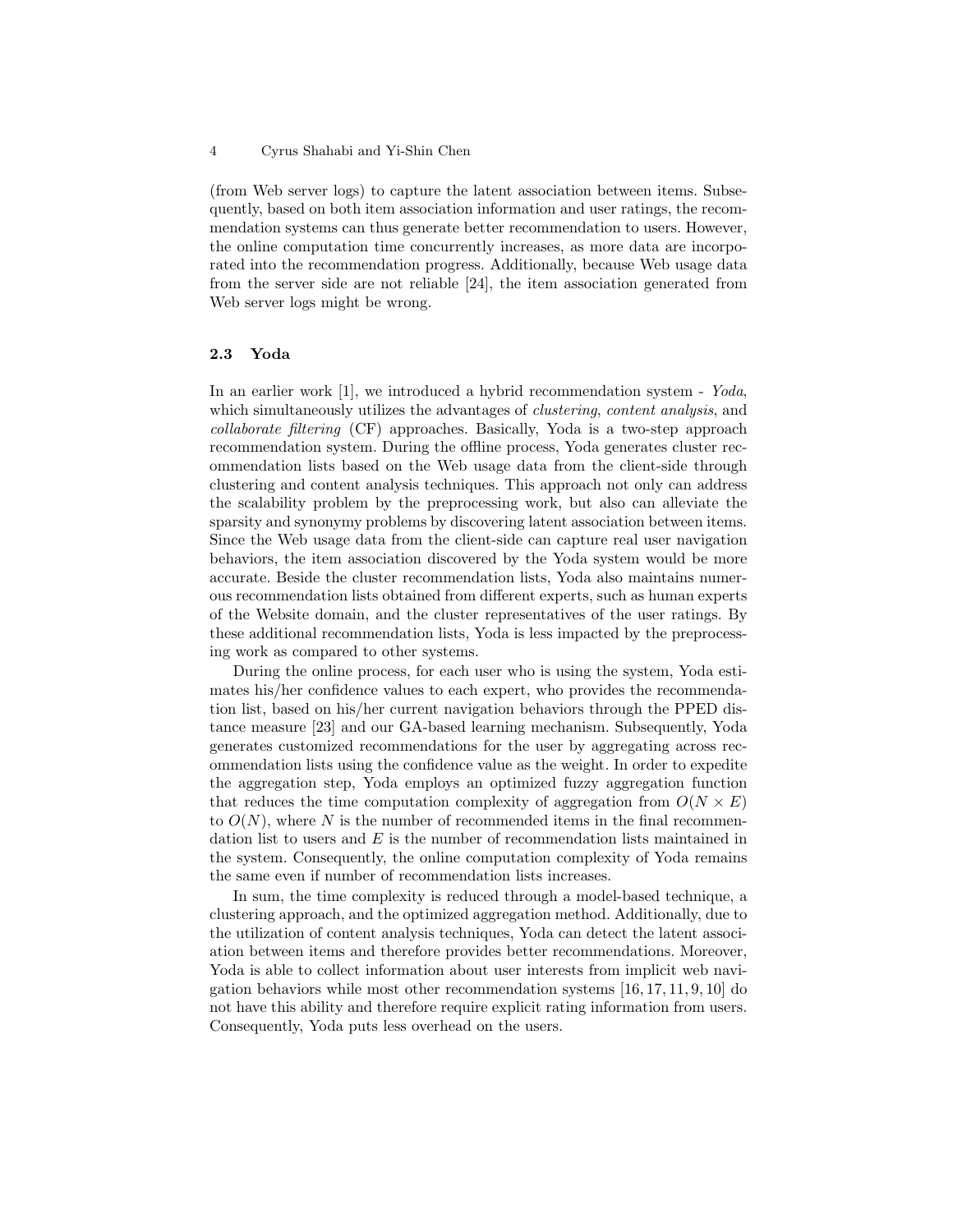Since content analysis techniques only capture certain characteristics of products, some desired products might not be included in the recommendation lists produced by analyzing the content. For example, picking wines based on brands, years, and descriptors might not be adequate if "smell" and "taste" are more important characteristics. In order to remedy for this problem, in [2] we extended Yoda to incorporate more recommendation lists than just web navigation patterns. These recommendation lists can be obtained from various experts, such as human experts and clusters of user evaluations.

Meanwhile, because PPED is specially designed for measuring the similarity between two web navigation patterns including related data such as browsed items, view time, and sequences information, it can only be used for estimating confidence values to navigation-pattern clusters. Therefore, a learning mechanism is needed for obtaining the complete confidence values of an active user toward all experts. We proposed a learning mechanism that utilizes users' relevance feedback to improve confidence values automatically using genetic algorithms (GA) [5].

To the best of our knowledge, only a few studies [4, 3] incorporate GA for improving the user profiles. In these studies, users are directly involved in the evolution process. Because users have to enter data for each product inquiry, they are often frustrated with this method. On the contrary, in our design, users are not required to offer additional data to improve the confidence values. These confidence values are corrected by the GA-based learning mechanisms using users' future navigation behaviors. Our experimental results indicated a significant increase in the accuracy of recommendation results due to the integration of the proposed learning mechanism.

## 3 Personalized Web Search Systems

A variety of techniques have been proposed for personalized web search systems. These techniques, which are adopted from IR systems, face a common challenge, i.e., evaluating the accuracy of retrieved documents. The common evaluation method applied in IR systems is precision and recall, which usually requires relevance feedback from users. However, obtaining relevance feedback explicitly from users for personalized web search systems is extremely challenging due to the large size of WWW, which consists of billions of documents with a growth rate of 7.3 million pages per day [33]. Therefore, it is very time consuming and almost impossible to collect relevance judgments from each user for every page resulting from a query.

In order to incorporate user preferences into search engines, three major approaches are proposed: personalized page importance,query refinement, and personalized metasearch systems. Consider each approach in turn.

#### 3.1 Personalized Page Importance

In addition to the traditional text matching techniques, modern web search engines also employ the importance scores of pages for ranking the search results.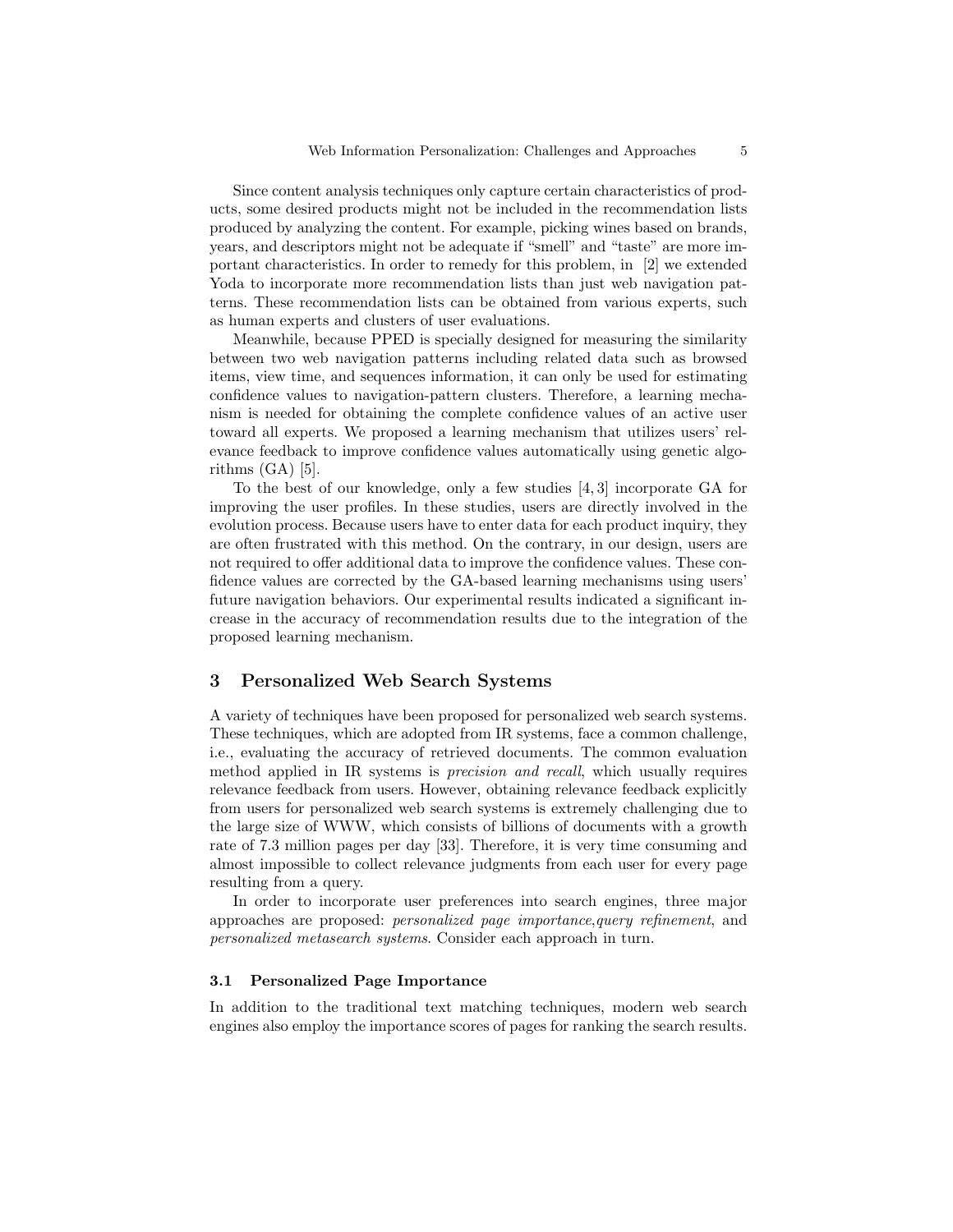#### 6 Cyrus Shahabi and Yi-Shin Chen

The most famous example is the *PageRank* algorithm, which is the basis for all web search tools of Google [34]. By utilizing the linkage structure of the web, PageRank computes the corresponding importance score for each page. These importance scores will affect the final ranking of the search results. Therefore, by modifying the importance equations based on user preference, the PageRank algorithm can create a personalized search engine.

Basically, personalized importance scores are usually computed based on a set of favorite pages defined by users. In topic-sensitive PageRank [36], the system first pre-computes web pages based on the categories in Open Directory. Next, by using the pre-computation results and the favorite pages, the system can retrieve "topic-sensitive" pages for users. The experimental results [36] illustrated that this system could improve the search engine. However, this technique is not scalable, since the number of favorite pages is limited to 16 [35].

With the aim of constructing a scalable and personalized PageRank search engine, Jeh and Widom [35] proposed a model based on personalized PageRank vector (PPV). PPV represents the distribution of selection in the model. The selection of PPV prefers pages related to input favorite pages. For example, the pages linked by the favorite pages and the pages linked to these favorite pages have higher selected possibilities. Each PPV can be considered as a personalized view of the importance of pages. Therefore, by incorporating PPV during the selection process, the search engine can retrieve pages closer to user preferences.

In general, since these techniques require direct inputs from users, the system increases the usage overhead. As a result, instead of saving time from identifying relevant web pages, users could possibly spend more time to personalize the search.

## 3.2 Query Refinement

Instead of modifying the algorithms of search engines, researchers [37–40] proposed assisting users with the query refinement process. Generally, the query refinement process of these systems consists of three steps.

- 1. Obtaining user profiles from user: The user profiles could be explicitly entered by users or implicitly learned from user behaviors. For example, WebMate [39] automatically learns the users' interested domains through a set of interesting examples; Persona [40] learns the taxonomy of user interests and disinterests from user's navigation history; the system proposed by Liu et al. [38] can learn user's favorite categories from his/her search history. Different from these systems, the client-side web search tool proposed by Chau et al. [37] requires direct inputs about interesting phrases from users.
- 2. Query modification: The systems first adjust the input query based on the corresponding user profile. Subsequently, the modified query is outsourced to search engines. For instance, the system proposed by Liu et al. [38] maps the input query to a set of interesting categories based on the user profile and confines the search domain to these categories. In Websifter [42], after a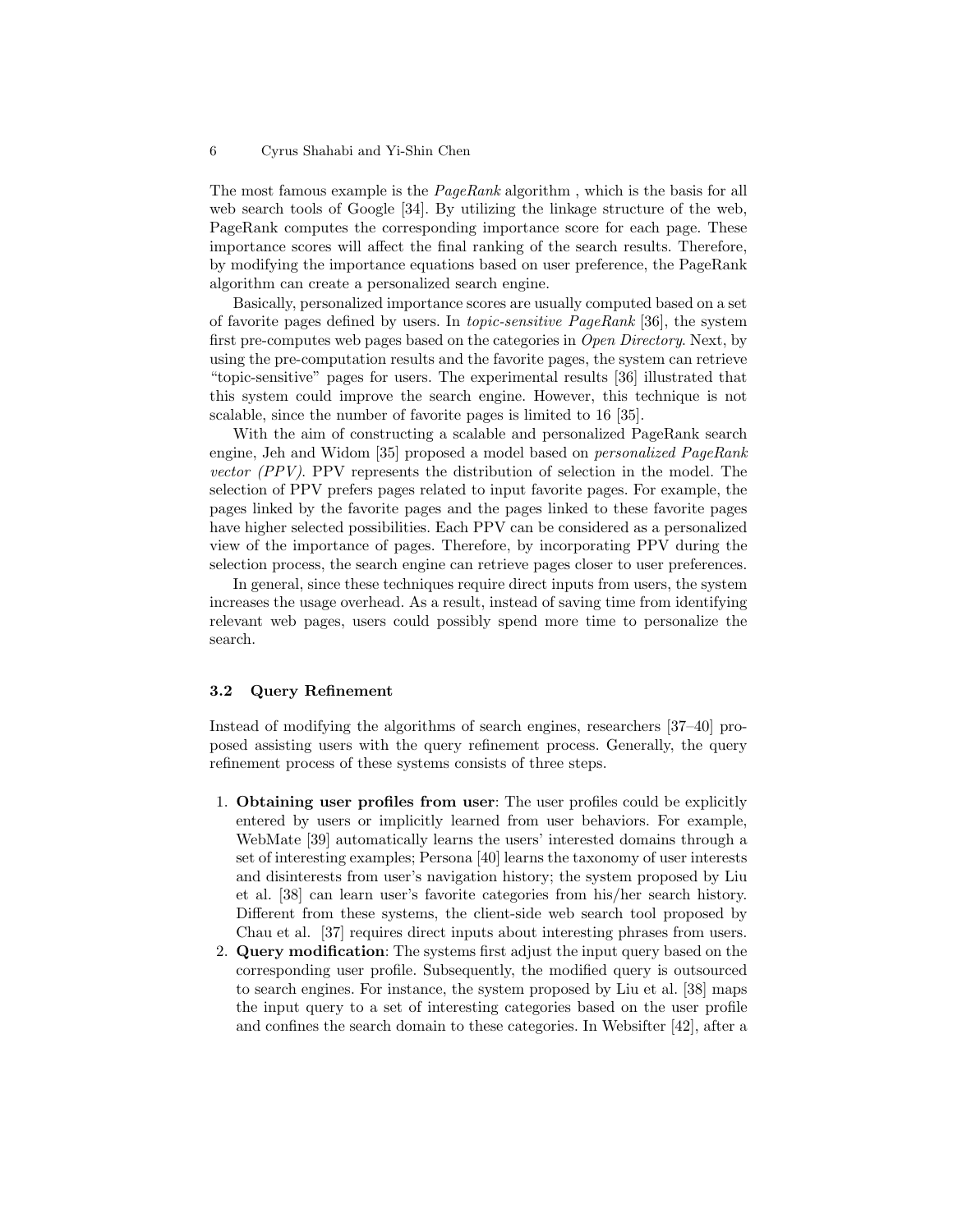user submits his/her intent , Websifter formulates the query based on user's search taxonomy and then submits the query to multiple search engines<sup>6</sup>.

3. Refinement: After receiving the query results from the search engine, the systems refine the response. Occasionally, some search systems would further filter the irrelevant pages. For example, in the Persona system [40], the search results are ranked according to authoritativeness with a graph based algorithm. The returned set in Persona only contains the top n documents. Furthermore, Persona would refine the results if the user provides positive or negative feedback on the response.

In general, maintaining efficiency is the major challenge of the query refinement approach. That is, the time complexity of the proposed techniques grows with the size of user profiles, e.g., the number of interested categories, keywords, and domains.

## 3.3 Personalized Metasearch Systems

It has been reported [41] that the search engine coverage decreases steadily as the estimated web size increases. In 1999, no search engine can index more than 16% of the total web pages. Consequently, searching data by employing only a single search engine could result in a very low retrieval rate. To solve this problem, metasearch systems, such as MetaCrawler<sup>7</sup>, Dogpile<sup>8</sup>, and McFind<sup>9</sup>, are proposed to increase the search coverage by combining several search engines.

Ideally, by merging various ranked results from multiple search engines into one final ranked list, metasearch systems could improve the retrieval rate. However, since metasearch systems expand the search coverage, the information overload problem could possibly be intensified. In order to improve the accuracy of returned results, researchers proposed different techniques for incorporating user preferences into metasearch systems.

The first type of personalized metasearch systems [37, 42, 45] adopt the query refinement approach. Typically, these metasearch systems modify the input query based on the corresponding user profile. Some systems[37, 45] can further select the outsourcing search engines based on user's intent. Since these systems exploit the query refinement approach, they also inherit the scalability problem from the query refinement approach.

The second types of personalized metasearch systems [43, 44] emphasize on the merging procedures. By considering user preferences during the merging process, the systems could retrieve different documents even with the same set of input lists from search engines. For example, in Inquirus 2 [44], users can assign (explicitly or implicitly) weights to different search engines and categories. The final rankings of results in Inquirus 2 are aggregated with a weighted average

<sup>6</sup> Note that aggregating the results from different search engines is the problem of metasearch, which is described later in Section 3.3.

 $^7$ http://www.metacrawler.com/

<sup>8</sup> http://www.dogpile.com/

 $9 \text{ http://www.mcfind.com/}$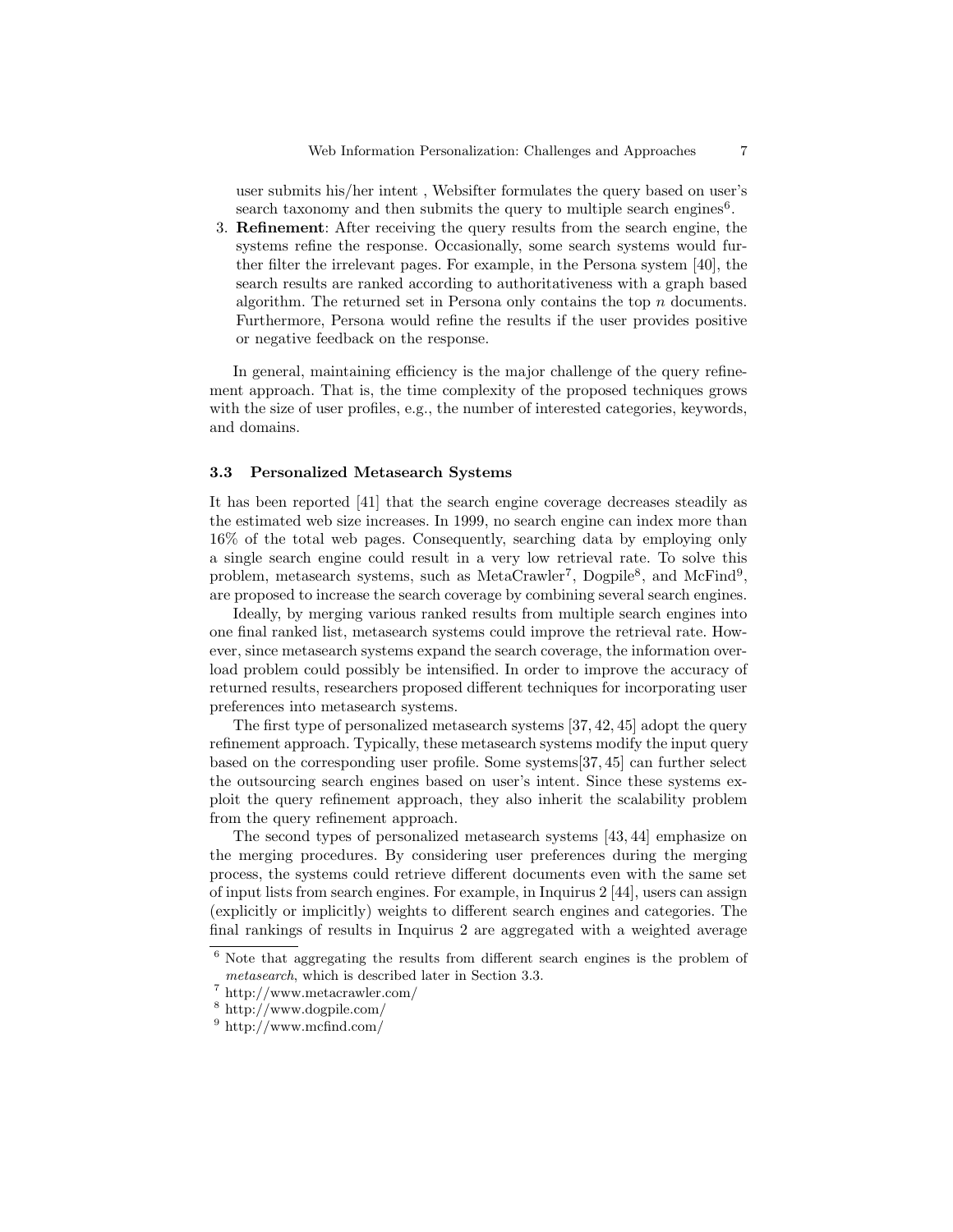#### 8 Cyrus Shahabi and Yi-Shin Chen

process. For another instance, the personalized metasearch engine proposed by Zhu et al. [43] merges the lists based on explicit relevance feedback. In this system, users can assign "good" or "bad" scores to returned pages. With contentbased similarity measure, the system could evaluate final scores to all pages. Note that the importance degrees of search engines are not considered in this merging technique.

In general, most metasearch systems emphasize on one-phase merging process, i.e., the system only considers the final score of each page returned from a search engine. However, the final score provided by each search engine is composed of several similarity values, where each value corresponds to a feature. For instance, the similarity values can be derived based on the corresponding titles of the pages, the URLs of the pages, or the summaries generated by the search engine. For another example, assume the query submitted by the user is "SARS WHO", the metasearch system can obtain different scores from the same search engine with similar queries (e.g., "SARS WHO", "SARS and WHO organization", "SARS on Who magazine", and "Severe Acute Respiratory Syndrome and WHO organization") that are generated by a query modification process. Therefore, merging these query scores based on user preferences should also be considered.

In our recent work [46], we introduced a new concept, two-phase decision fusion, where scores returned from the search engines are aggregated based upon user perceptions on both search engines and the relevant features. Our experimental results indicate that as compared to a traditional decision fusion approach, the retrieval accuracy of the two-phase decision fusion approach is significantly improved.

# References

- 1. Shahabi, C., Banaei-Kashani, F., Chen Y.-S., McLeod, D.: Yoda: An Accurate and Scalable Web-based Recommendation System. In Proceedings of Sixth International Conference on Cooperative Information Systems (2001)
- 2. Shahabi, C., Chen, Y.-S.: An Adaptive Recommendation System without Explicit Acquisition of User Relevance Feedback. Distributed and Parallel Databases, Vol. 14. (2003) 173–192
- 3. Moukas, A.: Amalthea: Information discovery and filtering using a multiagent evolving ecosystem. In Proceedings of 1st Int. Conf. on The Practical Applications of Intelligent Agents and MultiAgent Technology (1996)
- 4. Sheth, B., Maes, P.: Evolving Agents for Personalized Information Filtering. Proceedings of the Ninth IEEE Conference on Artificial Intelligence for Applications (1993)
- 5. Holland, J.: Adaption in Natural and Artificial Systems. University of Michigan Press, Ann Arbor, Michigan
- 6. Konstan, J., Miller, B., Maltz, D., Herlocker, J., Gordon, L., Riedl, J.: Applying Collaborative Filtering to Usenet News. Communications of the ACM Vol. 40 (3) (1997)
- 7. Shahabi, C., Zarkesh, A.M., Adibi, J., Shah, V.: Knowledge Discovery from Users Web Page Navigation. In Proceedings of the IEEE RIDE97 Workshop (1997)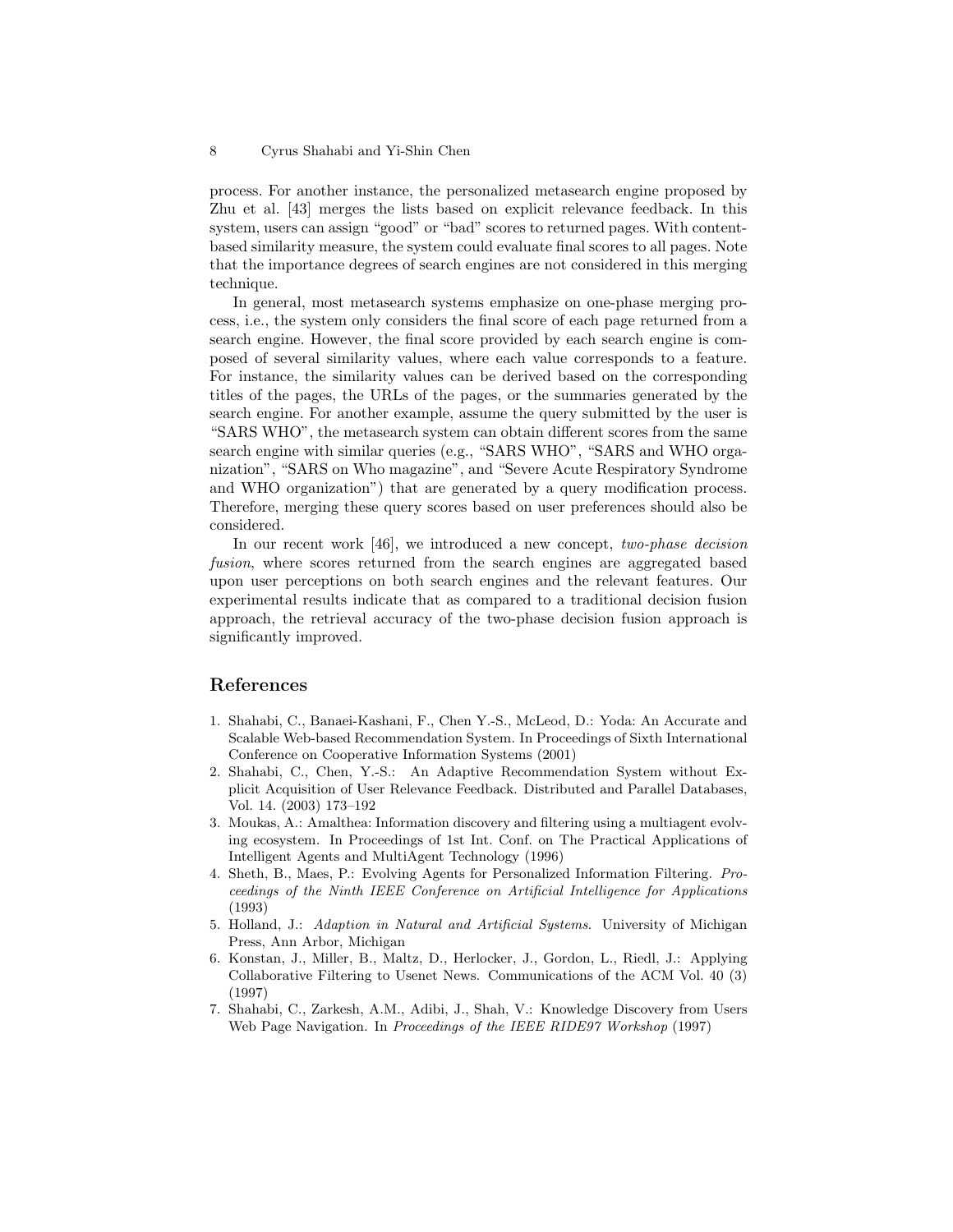- 8. Sarwar, B., Karypis, G., Konstan, J., Riedl, J.: Application of Dimensionality Reduction in Recommender System – A Case Study. In Proceedings of ACM WebKDD 2000 Web Mining for e-Commerce Workshop (2000)
- 9. Kitts, B., Freed D., Vrieze, M.: Cross-sell, a fast promotion-tunable customeritem recommendation method based on conditionally independent probabilities. InProceedings of the sixth ACM SIGKDD international conference on Knowledge discovery and data mining (2000) 437-446
- 10. Breese, J., Heckerman, D., Kadie, C.: Empirical Analysis of Predictive Algorithms for Collaborative Filtering. In Proceedings of the Fourteenth Conference on Uncertainty in Artificial Intelligence (1998) 43–52
- 11. Sarwar, B., Karypis, G., Konstan, J., Riedl, J.: Analysis of Recommendation Algorithms for e-Commerce. In Proceedings of ACM e-Commerce 2000 Conference (2000)
- 12. Balabanovi, M., Shoham, Y.: Fab, content-based, collaborative recommendation. Communications of the ACM, Vol  $40(3)$  (1997) 66–72
- 13. Balabanovi, M.: An Adaptive Web page Recommendation Service. In Proceedings of Autonomous Agents (1997) 378-385
- 14. Kohrs, A., Merialdo, B.: Using category-based collaborative filtering in the Active WebMuseum. In Proceedings of IEEE International Conference on Multimedia and Expo, Vol 1 (2000) 351–354
- 15. Lieberman, H., Dyke, N., Vivacqua, A.: Let's Browse, A Collaborative Browsing Agent. Knowledge-Based Systems, Vol 12 (1999) 427–431
- 16. Shardanand, U., Maes, P.: Social Information Filtering, Algorithm for automating "Word of Mouth". In Proceedings on Human factors in computing systems(1995) 210–217
- 17. Resnick, P., Iacovou, N., Suchak, M., Bergstrom, P., Riedl, J.: GroupLens, An Open Architecture for Collaborative Filtering of Netnews. In Proceedings of ACM conference on Cumputer-Supported Cooperative Work (1994) 175–186
- 18. Good, N., Schafer, J., Konstan, J., Borchers, J., Sarwar, B., Herlocker, J., Riedl, J.: Combining Collaborative Filtering with Personal Agents for Better Recommendations. In Proceedings of the 1999 Conference of the American Association of Artifical Intelligence (1999) 439–446
- 19. Pazzani, M., Billsus, D.: Learning and Revising User profiles: The Indentification of Interesting Web Sites. Machine Learning, Vol 27 (1997) 313–331
- 20. Tan, A., Teo, C., Learning User Profiles for Personalized Information Dissemination. In Proceedings of Int'l Joint Conf. on Neural Network (1998) 183–188
- 21. Lam, W., Mukhopadhyay, S., Mostafa J., Palakal, M.: Detection of Shifts in User Interests for Personalized Information Filtering. In Proceedings of the 19th Int'l ACM-SIGIR Conf on Research and Development in Information Retrieval (1996) 317–325
- 22. Goldberg, D.E.: Genetic Algorithms in Search, Optimisation, and Machine Learning. Addison-Wesley, Wokingham, England (1989)
- 23. Shahabi, C., Banaei-Kashani, F., Faruque, J., Faisal, A.: Feature Matrices: A Model for Efficient and Anonymous Web Usage Mining. In Proceedings of EC-Web (2001)
- 24. Shahabi, C., Banaei-Kashani, F., Faruque, J.: A Reliable, Efficient, and Scalable System for Web Usage Data Acquisition. In WebKDD'01 Workshop in conjunction with the ACM-SIGKDD (2001)
- 25. Fagin, R.: Combining Fuzzy Information from Multiple Systems. In Proceedings of Fifteenth ACM Symposyum on Principles of Database Systems (1996)